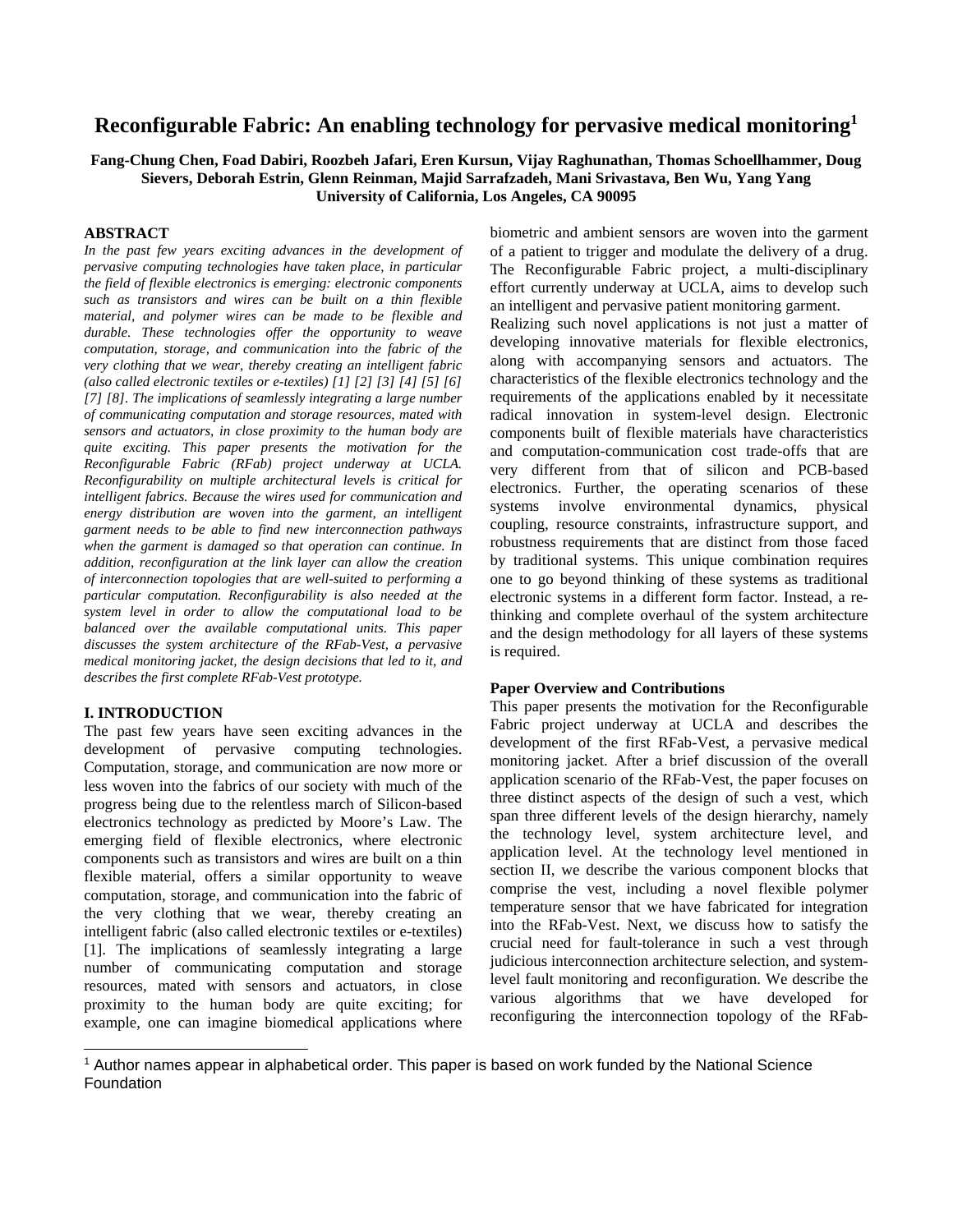Vest in the case of interconnection failures. Finally, at the application level, because the RFab-Vest will be used to monitor the human body, we describe algorithmic techniques for detecting and identifying "angina pectoris", a potentially fatal heart condition, from electrocardiogram (ECG) signals.

# **Driver Application**

Although the goal of the RFab project is to investigate system architecture and design methodology concepts for electronic textiles, successful systems research of this nature requires that one not only develop these concepts, but also validate them in context of real technology constraints and application requirements. Therefore, we use pervasive patient monitoring and sensor-driven personalized transdermal drug delivery as our driver application. One possibility of leveraging electronic textile technology in the context of such an application is to create a flexible garment (i.e., vest) that the patient can wear, which has sensing, computation, communication, and actuation elements embedded in it. We are developing such a prototype vest called the RFab-Vest. Ideally, such a personalized drug delivery vest should have sensors on both the interior (to measure physiological readings) and on the exterior (to measure environmental readings such as the presence of toxins in the surroundings), and a software-controlled, electrically-actuated trans-dermal drug delivery system. It should allow low-latency, fine-grained adaptation of the drug dosage based on continual physiological measurements in the case of patients, and based on both environmental and physiological measurements in the case of people operating in hazardous environments. More generally, our application driver is representative of biomedical applications where information technology is integrated into fabrics and textiles. Figure 1 shows the overall system architecture of the RFab-Vest. As is evident from the Figure 1, the vest consists of four main subsystems: control (or computation), communication, sensing, and actuation. The first prototype of RFab-Vest tested with a bread board is shown in Figure 2.



**Figure 1. System architecture of the RFab-Vest,**



**Figure 2. Picture of the completed RFab-Vest prototype**

# **The Need for Fault Tolerance**

Since the RFab-Vest will be used for medical, life-critical applications, the single most critical requirement of such a vest is an extremely high level of robustness and faulttolerance. The vest should properly detect and correct abnormal patient conditions reliably, even if the presence of wear and tear in the system. The most straightforward method of providing resilience to wear and tear is reconfigurability. Like any garment there is the potential for damage (e.g. being ripped or spilled upon) as the wearer engages in various activities. For example, if the garment is torn and wires interconnecting computational nodes or sensors are broken then the garment will need to reconfigure its interconnection/communication topology in order to route around the tear.

A smart garment needs to monitor its own system health in order to identify and deal with failures. Two methods of implementing fault tolerance are on-demand and continuous. On-demand fault tolerance attempts to fix a fault only at the time when the fault first inhibits the achievement of a goal. Although on-demand fault tolerance can be simple the drawback is that one will not realize that something is broken until one wants to use it. Only at that point will the garment attempt to fix the fault. If the fault is not repairable, then identifying the fault at precisely the moment when you need to perform a critical task could have disastrous consequences. Although on-demand fault tolerance is suitable for a large class of applications, it is not suitable for medical applications where human life may be at stake. For such critical applications it is important that the garment be ready and waiting to assist the patient. If a fault occurs it should be fixed immediately. If a fault is unfixable the wearer should be notified immediately so that some appropriate action can be taken (replace the garment). Because our target applications for such garments are medical the system needs to be constantly monitoring its own state in order to detect faults in a timely fashion. There are four resources that need to be monitored: computational elements, communication buses, sensors, and batteries. A combination of these four resources will determine whether or not the garment can respond to a patient's health problem appropriately and in a timely manner. Computational elements are distributed throughout the garment and are responsible for its diagnosis and maintenance. Data buses and sensors are monitored by each node periodically sending out the equivalent of ping messages to neighboring nodes and sensors. Faults are detected when a node notices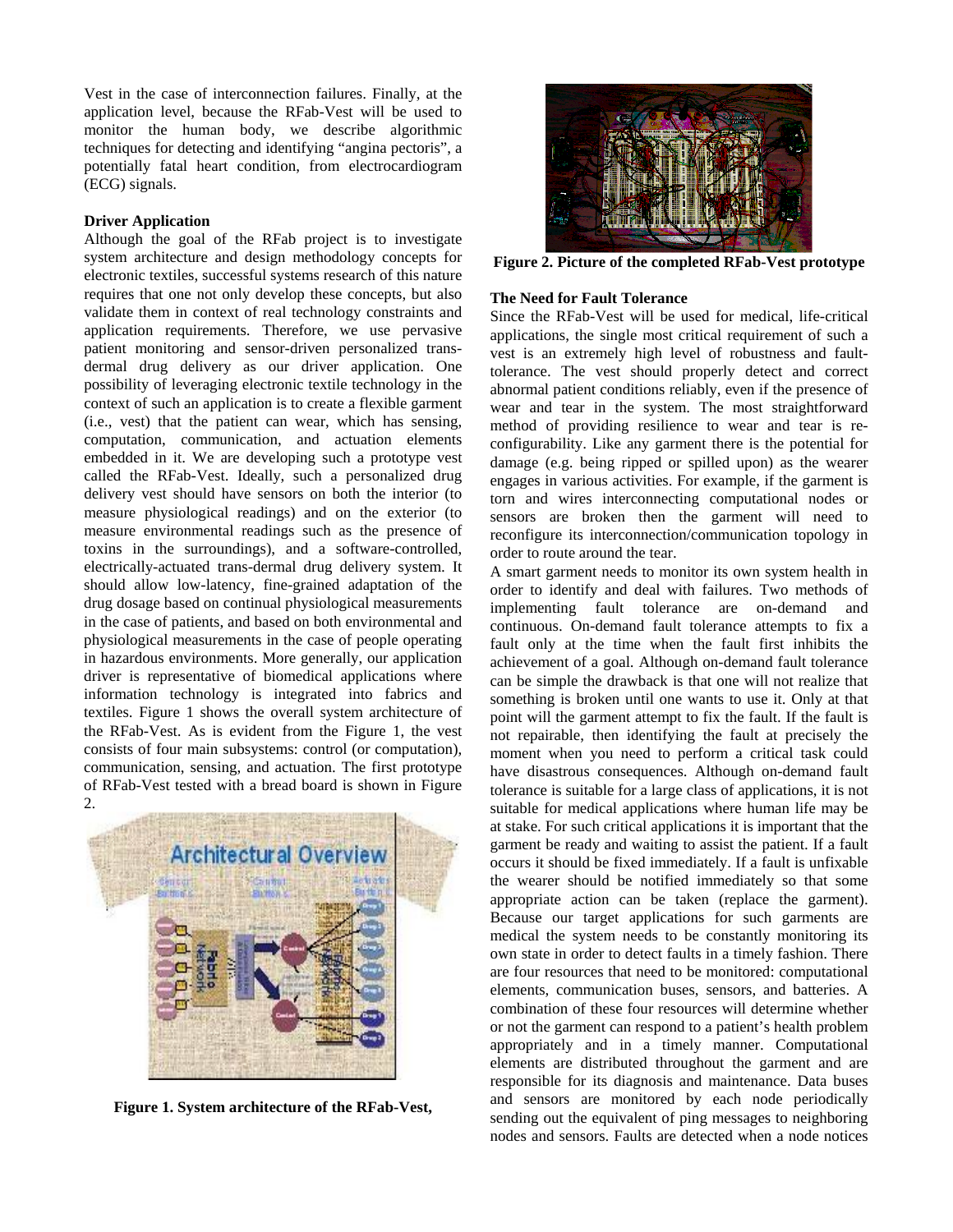that it has not heard from another node (or sensor) within some timeout period. When a timeout occurs the network attempts to fix the fault and determine whether the garment is still capable of carrying out its mission. Through such a system level approach to re-configurability, we ensure robust operation of the RFab-Vest.

### **II. THE TECHNOLOGY: Building the RFab-Vest**

For our prototype RFab-Vest we use off-the-shelf parts. For the computational nodes, we use mica2dot mote [9]. To support link-layer reconfigurability we used multiplexer/demultiplexers to create switches. Each mote has control over a switch allowing it to alter its connectivity locally.

# **Computational Elements**

The dot motes developed at the University of California, Berkeley offer a tiny, low cost computation platform for embedded applications. It comprises a programmable ATmega128 microcontroller from Atmel. The ATmega128 [10] is a low-power CMOS 8-bit RISC microcontroller. The ATmega128 achieves a throughput of up to 1 MIPS per MHz. The ATmega128 also provides 128K bytes of In-System Programmable Flash, 4K bytes of EEPROM, 4K bytes of SRAM, and several peripherals including a real time counter, four timers, two USARTs, an ADC, and a byte oriented Two-wire Serial Interface -- also called the Inter Integrated Circuit (I2C) [11] interface.

The dot motes are connected to two I2C buses through programmable switches to create the distributed computation fabric drawn in Figure 3. The switches used for this purpose were the SN74LV4052A ICs from Texas Instruments. These dual 4-channel CMOS analog multiplexers/demultiplexers are designed for 2-V to 5.5-V VCC operation and are bidirectional in functionality.

## **Topology and Switches**

For our initial topology we chose to arrange four motes in a square pattern and interconnect them as shown in Figure 3. To provide fault tolerance at the link layer we provide redundant interconnects between nodes. In our design, although there are multiple interconnects, each node is only able to connect to one horizontal bus and one vertical bus at any point in time. Reconfigurability at the link layer is provided by allowing nodes to choose which verticalhorizontal bus pair to connect to. Each mote controls two 4 channel analog multiplexers/demultiplexers (mux/demux). These two mux/demux form a switch which enables a mote to connect a vertical I2C to a horizontal bus as shown in Figure 3. Currently we are investigating a topology of four motes connected through vertical and horizontal buses shown in Figure 3. A picture of switches designed for this purpose along with dot-motes is presented in Figure 4.



**Figure 3. (left) crossbar architecture, (right) four motes and switches arranged in a square**



**Figure 4. A dot-mote along with a switch**

## **Sensing Components**

Myocardial Ischemia is basically caused by lack of oxygen and nutrients to the contractile cells. Frequently it may lead to myocardial infraction. This causes severe consequence of heart failures or arrhythmia that may yield death. An electrocardiogram (ECG / EKG) is an electrical recording device of the heart signals and is used in the investigation of heart diseases including Ischemia. The ECG monitoring system, that we use, utilizes ten electrodes and collect samples periodically. Digitized samples are sent to a dotmote for Ischemia detection process through serial communication protocol. The ECG that we utilize is manufactured by Midmark Diagnostics Group.

The other sensing component that we have developed but have not added to the RFab-Vest yet is the temperature sensors. Plastic electronic offers great opportunities in the area of flexible electronics, which will be embedded into the RFab-Vest. To demonstrate this feasibility, we give an example of applying this technology to make a flexible sensor that can monitor body temperature. It has been shown that a heterogeneous p-n junction polymer photovoltaic device can behave as a good photo detector under reverse bias [12]. The photosensitivity of polymer diodes is comparable to that of inorganic photodiodes [12]. About 0.2 A/W in the visible range can be achieved by a simple ITO/MEH-PPV:C60/Ca photodiode at –10V bias. (MEH-PPV and C60 are p-type and n-type organic semiconductors, respectively). We plan to use this supreme photosensitivity of a polymer photodiode combined with a thermo chromic material to fabricate a flexible temperature sensor that can be easily applied in large-area temperature detection. The device structure is shown in Figure 5. The device consists of a thermo chromic film sandwiched between a polymer light-emitting diode (PLED) and a polymer photodiode. The absorption of the thermo chromic film depends on its temperature; therefore the number of photons absorbed by the film is modulated according to the surrounding temperature. The polymer photo detector has maximum sensitivity to green light, so a green PLED with a maximum emission wavelength of around 510 nm is used as a light source. The highly sensitive polymer photodiode acts as the detector, which is fabricated with the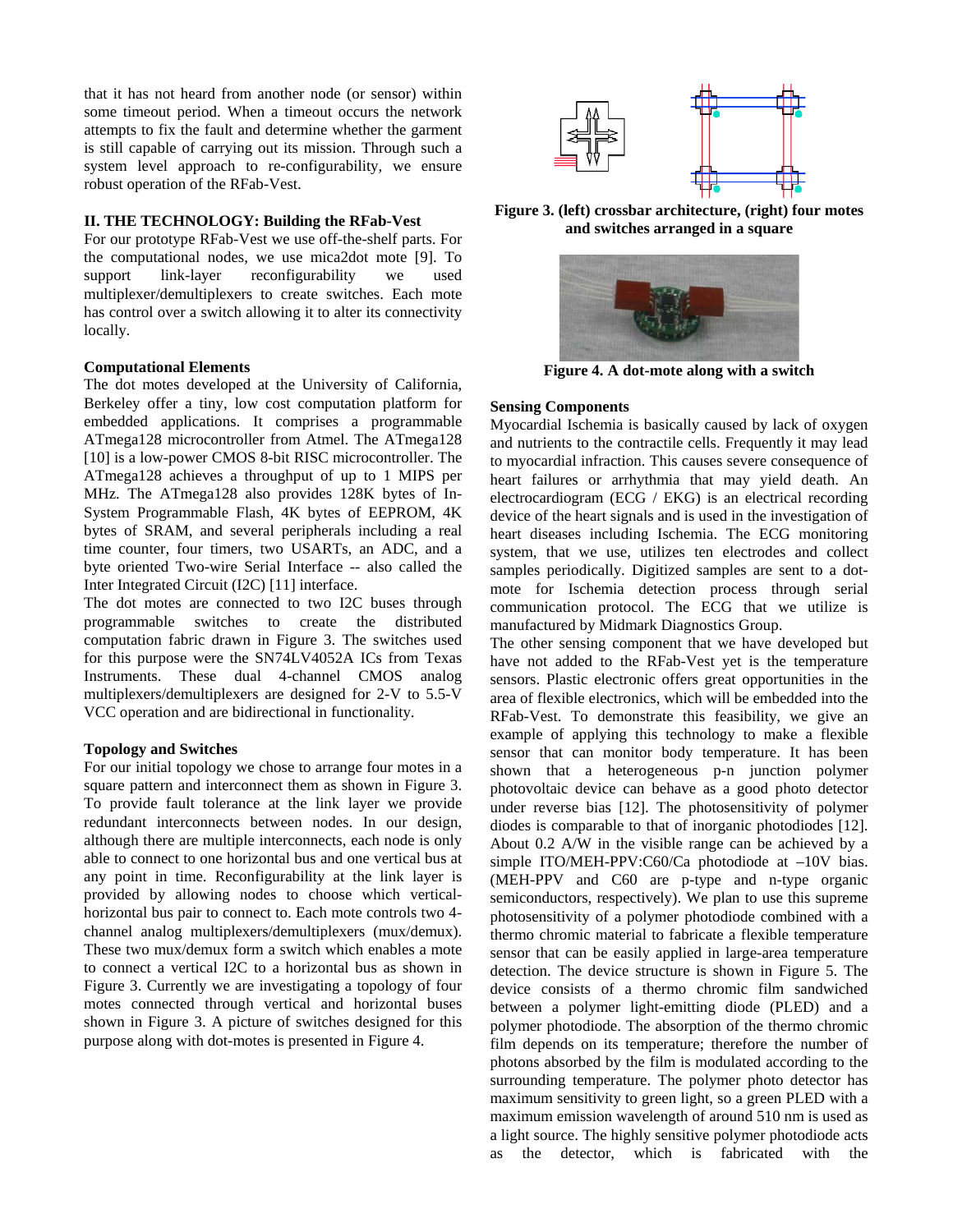ITO/PEDOT/MEHPPV:PCMB/Ca/Al structure (PCBM is a derivative of C60). The operation of the sensor is described as follows. The green PLED was biased at a constant current of 5mA and the photo detector was biased at –3V. At 25 ºC, the thermo chromic film is opaque and very little light can pass through it to reach the photodiode. Consequently, the photocurrent is small. At higher temperature, the thermo chromic film becomes transparent and more light from the PLED can pass through the film, resulting in a much higher photocurrent. Hence, the higher photocurrent is an indication of higher temperature.



**Figure 5. The device structure of a polymer temperature sensor**

#### **Interconnection Materials**

For interconnection purposes, we will use organic conducting materials to serve as a large and flexible backplane to integrate wiring and switches. Among conducting organic materials, conducting polymers (CPs) are better choices than traditional conducting materials, such as copper, for the fabrication of the RFab-Vest in several respects. First, the weight of CPs is much less than metals, so a vest integrated with polymer materials rather than metal wires would be much lighter in weight. Second, polymers potentially have better mechanical properties as compared to metals when used as fibers. For example, plastics usually have higher tensile strength, which is required for clothes to stretch. A garment made from such plastic fibers would then be able to withstand higher stress before failure. This unique property is of particular importance, since much higher mechanical stress may be encountered in the RFab-Vest, which is unlike the application of conducting materials in the traditional electronic industry, where the materials usually are not subject to dynamic stress. Finally, because of the flexibility, fabrics made of conducting polymers are more comfortable. The ideal material with the mentioned properties is probably a mixture of highly conducting polymer, such as highly doped polyethylene or polythiophene, and a traditional textile with high tensile strength, such as nylon or polyester. It has been reported that the surface resistance of fabrics coated with conducting polymer is as low as 10 (ohms/square), which is several orders lower than those of carbon-filled fibers or fabrics blended with carbon or steel [13]. However, in the first prototype of RFab, we employed conducting fibers manufactured by Dupont® called ARACON® since development of conducting polymers is still in a premature stage at UCLA. Another study has

investigated the electrical performance of metal fibers integrated into the textile [14].

# **III. ACHIEVING SYSTEM LEVEL FAULT TOLERANCE THROUGH INTERCONNECT RECONFIGURABILITY**

Because the RFab-Vest is meant to allow its wearer mobility while being monitored the algorithms running on the vest need to be power efficient. In addition, these algorithms must be tolerant to node failure and interconnection failure. Lastly, the algorithms must be able to satisfy timing constraints. For example, if a patient begins to have a heart attack it is crucial that the RFab-Vest administer drugs in a timely manner.

Interconnection Reconfiguration Algorithm

The motes communicate with each other using an I2C bus as a broadcast medium. The interconnection reconfiguration algorithm needs to maintain a broadcast medium in the face of link failures. The general idea of the algorithm is that the nodes collect connectivity information by sending ping messages to each other periodically. When a node notices that it has not received a response from one or more nodes within some timeout period the node attempts to reconfigure its local switch to regain connectivity. Because a node has a map of the interconnect topology (based on the results of sending ping messages) it can determine how the network has been partitioned. In our preliminary study there are only four nodes. Therefore, the only partitions possible are horizontal, vertical, or a corner partitions. In the case of a horizontal (vertical) partition there are two groups of two nodes. Because a node's horizontal and vertical connectivity are independent is able to change its horizontal connectivity without affecting its vertical connectivity (and vice versa) when a node detects a horizontal (vertical) partition it only changes its vertical (horizontal) connectivity bus. In the case of a corner partition, a single node is partitioned from the other three. The single node must change both its horizontal and vertical data bus. In the three node partition, only the two adjacent nodes can affect the connectivity.

As discussed in Section I, a broadcast algorithm is designed to check the connectivity of the network periodically. In case of a partition, a token is generated to circulate among the portioned nodes. After some predefined time, when no response is received from one or more motes, the mote which has the token sends a halt message to all the motes on the I2C bus and will attempt to fix the topology based on the algorithm described before. Upon receiving the halt message, all the other motes initiate to fix the topology as well. When fixing topology is finished, they all go into the halt mote. The master mote wakes all the motes up by broadcasting a wake up message once it observes that the network is fixed and connected again.

In our implementation, each node is connected to two horizontal and two vertical buses. Therefore, a maximum of five faults can be sustained while maintaining connectivity. The minimum number of failures required for a network partition is four.

#### **IV. EXPERIMENTAL RESULTS**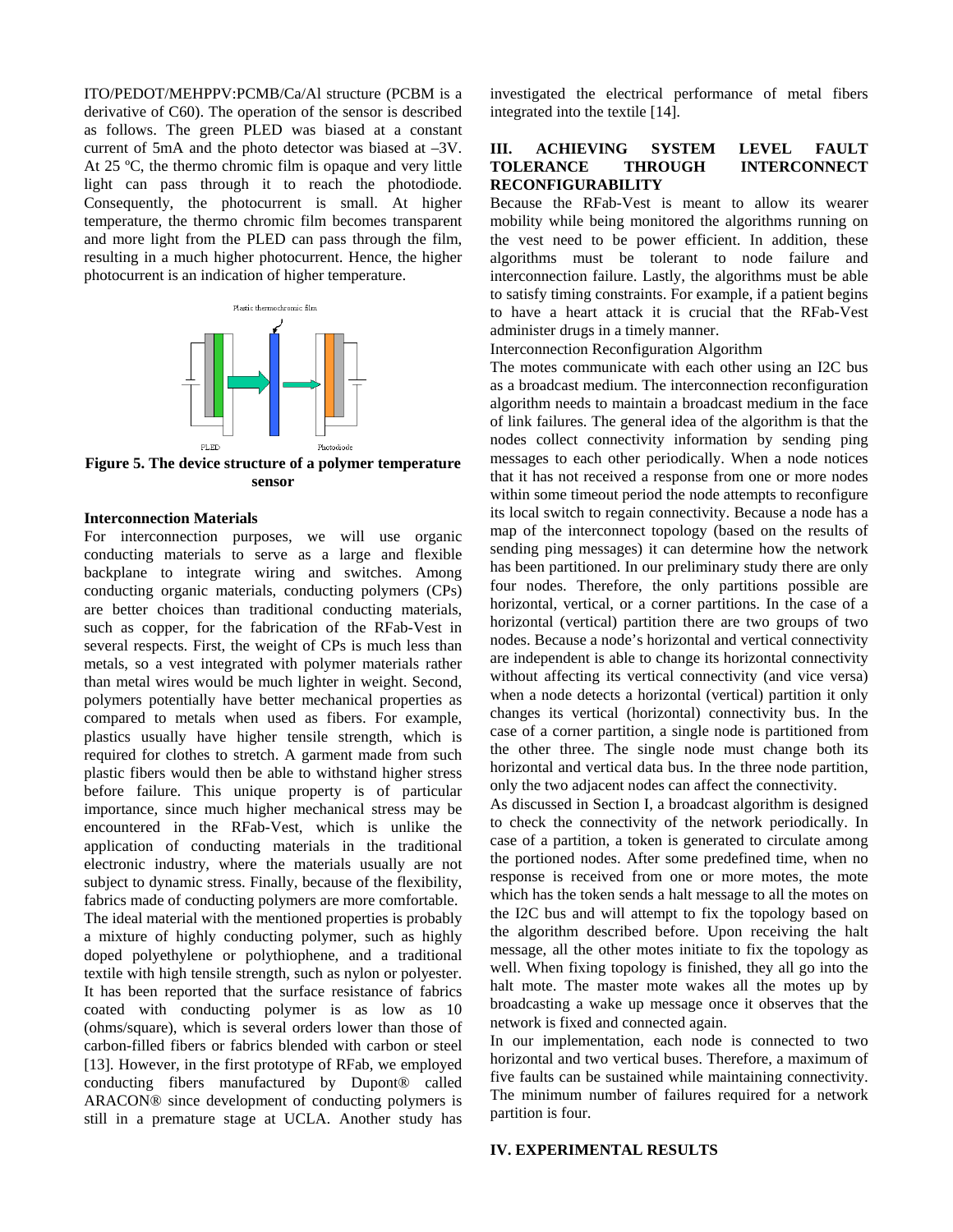We performed several experiments to measure the reconfigurability and fault tolerance of the RFab-Vest prototype. The experiments were performed using the four dot-motes topology shown in Figure 3. A picture of RFab-Vest is shown in Figure 6. Each dot mote controls a switch logic that is capable of connecting various combinations of the two horizontal and vertical buses passing through it.

A primary design goal of the RFab-Vest is to be reliable and fault tolerant in the presence of wire failures (i.e., breaks). We have designed a reconfiguration mechanism to increase the degree of fault tolerance of the RFab-Vest. However, RFab-Vest is designed for medical monitoring applications and under certain circumstances, the patient might need immediate treatment, hence, the reconfiguration time becomes a critical measure. In our reconfiguration algorithm, to monitor that the system is functioning, a token is circulated among the motes and once each mote receives the token, it broadcasts it's presence to all the other motes. So the token cycle time plays an important role in how fast the fault detection and reconfiguration is performed. For all our measurements the mote's internal timers generate 15.3 interrupts per second. Faults are created manually by disconnecting I2C buses. The token cycle time as well the (worst case) cost of recognizing/correcting various faults are presented in Table 1. As can be seen from the table, the RFab-Vest is able to detect faults quickly and reconfigure itself to maintain correct system functionality, thereby achieving the desired goal of system-level fault tolerance.

| Task                                                                                | Time (sec) |
|-------------------------------------------------------------------------------------|------------|
| Token Cycle Time (worst case)                                                       | 0.25       |
| To detect a fault in the<br>vertical/horizontal partitioned<br>network (worst case) | 0.55       |
| To detect a fault in the corner<br>partitioned network (worst case)                 | 0.70       |
| To reconfigure the network (worst)<br>case)                                         | 11         |

**Table 1. Reconfiguration Time**



**Figure 6. RFab-Vest**

# **V. APPLICATION LEVEL CASE STUDY: Heart Attack Detection and Drug Delivery System**

One of target applications of RFab-Vest is the detection of possibly fatal heart problems, specifically unstable angina pectoris. Angina Pectoris is a fatal medical condition with more than 7 million sufferers in the U.S. alone. In the unstable angina pectoris form of the condition, fatal attacks

happen in an unpredictable manner, even when the patient is at rest. Using the architecture that has been discussed in the previous sections, we can achieve constant monitoring and life-saving drug delivery in the emergency situation even when the patient is away from any conventional emergency medical help. With the RFab-Vest the patient can have a personalized tuning for the system by his/her physician and can continue with the normal life activities with the vest. Drug delivery algorithms running on the vest, finely tuned by the patients physician, can be used prevent any fatal results.

Angina pectoris is characterized as an acute chest pain or discomfort due to coronary heart disease and is considered as a symptom of myocardial ischemia. Electrocardiogram analysis is the standard used for the diagnosis of ischemia. However, ECG waves are highly patient dependent and the analysis is generally performed by the clinician manually (through observation of the ECG waves).

Ischemia Detection and Drug Delivery Method (IDDD):

Our ischemia detection algorithm incorporates a collection of initial tuning sessions to extract the normal heart pattern of the patient. These initial ECGs are selected to include a range that span different activity levels and various days of the initial tuning period (rest, exercise, stress...etc). For diagnosis, common ECG patterns of the heart signal are used such as: heart rate, PR interval, QRS duration, QT interval duration, ST interval…etc. In addition, a collection of abnormal ECG patterns associated with the ischemic conditions are stored. Normal ECG patterns of the patient along with the standard indications and abnormal patterns of ischemia are incorporated as a basis for the rest of the automated analysis that is performed by the reconfigurable vest as shown in Figure 7. At the end of the initial tuning period, the drug delivery decision is based upon tuning information provided by the patient's cardiologist. Tuning of the algorithm will determine the criticality of the wave according to the deviation from the normal values of the patient and the matching with abnormal ischemic patterns according to the guideline provided by the clinician through tuning.

Nitroglycerin delivery through a patch is used as an initial response to heart attack. Nitroglycerin causes tension to be released in the heart muscles and the arteries, enhancing blood flow in the heart. One of the main reasons that nitroglycerin is used in this system is the fact that it does not generate any risk to the patient if the condition is not actually a heart attack. Currently we have developed an initial version of the IDDD algorithm. At this level the algorithm tracks basic values in the ECG signal: Heart Rate, PR Interval, QRS Duration, QT Interval, slope of the ST Interval, along with the basic voltage values of the signal on the corresponding ECG lead. For the initial version of the algorithm we focused on ST region analysis as one of the main indications of ischemia. Ischemia has common indications such as: lack or inversion of T region in the ECG signal, deviation in the elevation and slope of the ST interval.

Below are some sample runs of the current version of the Ischemia Detection and Drug Delivery Algorithm on sample